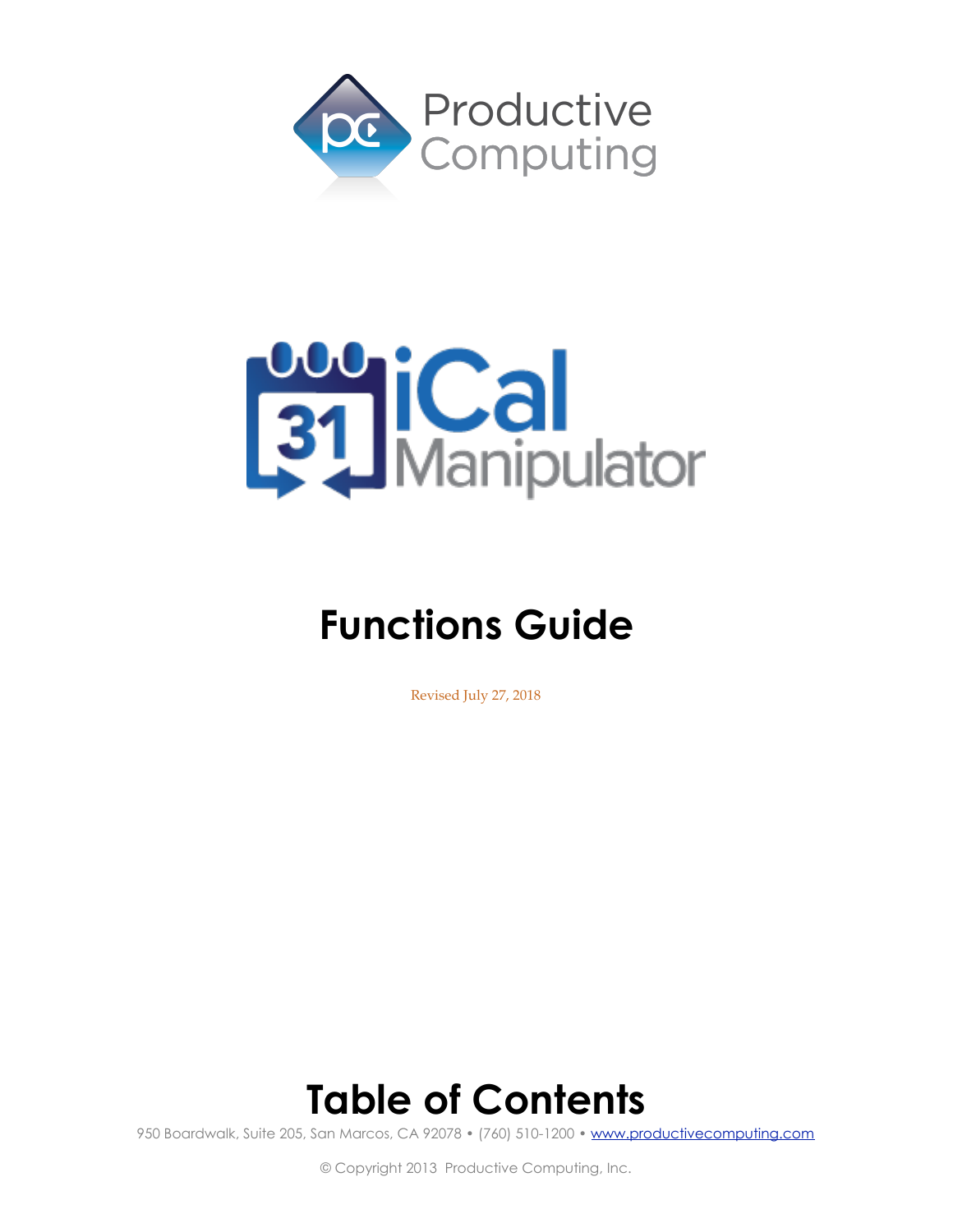| PCIM_AddRecurrence(type; interval; daysotw; daysotm; monthsoty; endDate; endCount) 10 |  |
|---------------------------------------------------------------------------------------|--|
|                                                                                       |  |
|                                                                                       |  |
|                                                                                       |  |
|                                                                                       |  |
|                                                                                       |  |
|                                                                                       |  |
|                                                                                       |  |
|                                                                                       |  |
|                                                                                       |  |
|                                                                                       |  |
|                                                                                       |  |
|                                                                                       |  |
|                                                                                       |  |
|                                                                                       |  |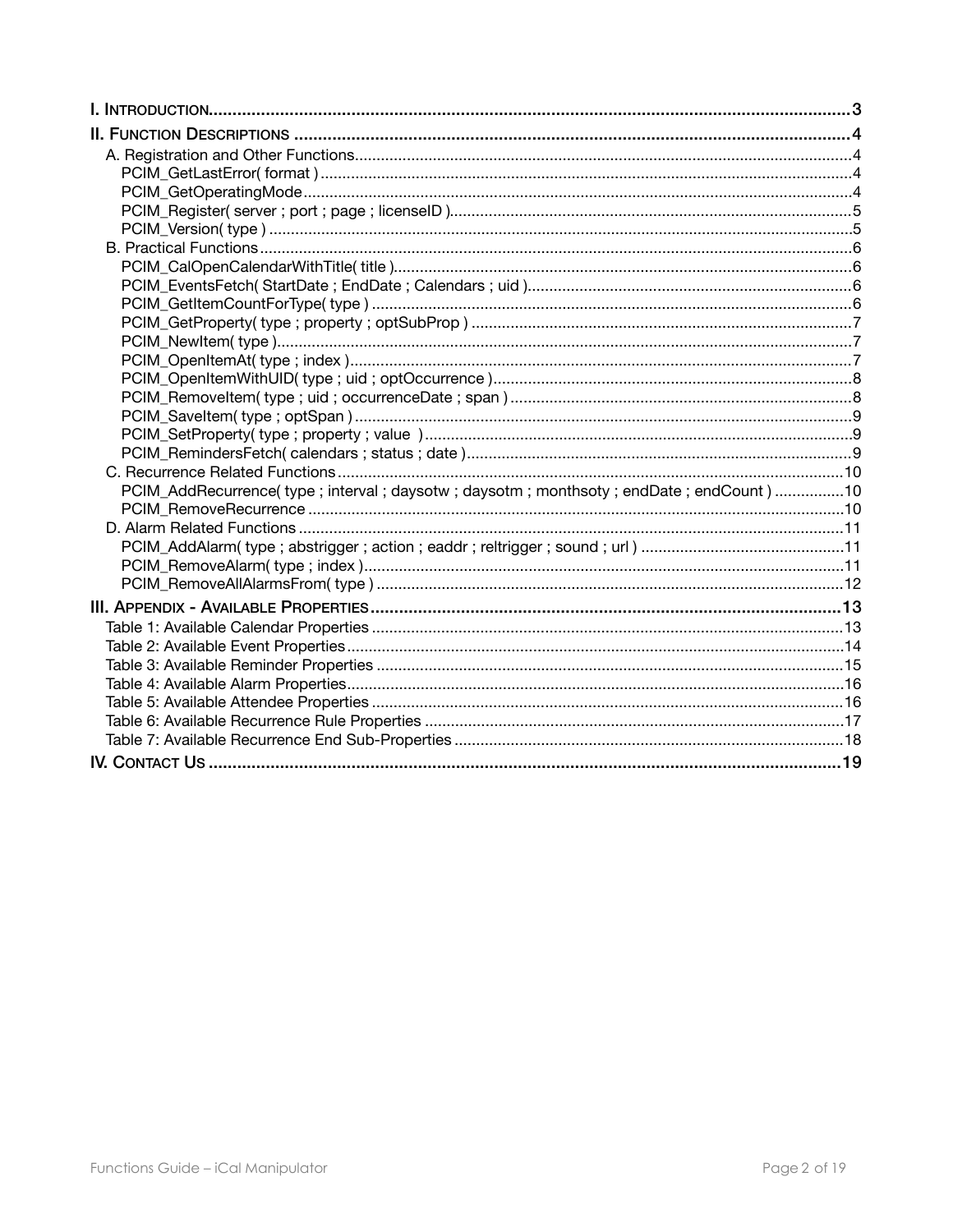## <span id="page-2-0"></span>**I. Introduction**

#### **Description**

The iCal Manipulator plug-in offers functions that support a bi-directional data exchange between FileMaker® Pro and Apple® Calendar. With this plug-in FileMaker users are able to push new records into Apple Calendar, pull records from Apple Calendar, and modify existing records in Apple Calendar. These operations are accomplished by using FileMaker function calls from within FileMaker calculations. These calculations are generally determined from within FileMaker "SetField" or "If" script steps.

## **Intended Audience**

FileMaker developers or persons, who have knowledge of FileMaker scripting, calculations and relationships as proper use of the plug-in requires that FileMaker integration scripts be created in your FileMaker solution.

## **Successful Integration Practices:**

- 1) Read the Developer's Guide
- 2) Read the Functions Guide
- 3) Download a demo: [http://www.productivecomputing.com/dl/iCal\\_Manipulator/iCalManip.zip](http://www.productivecomputing.com/dl/iCal_Manipulator/iCalManip.zip)
- 4) Watch video tutorials:<http://productivecomputing.com/video/>
- 5) Familiarize yourself with Apple Calendar and Reminders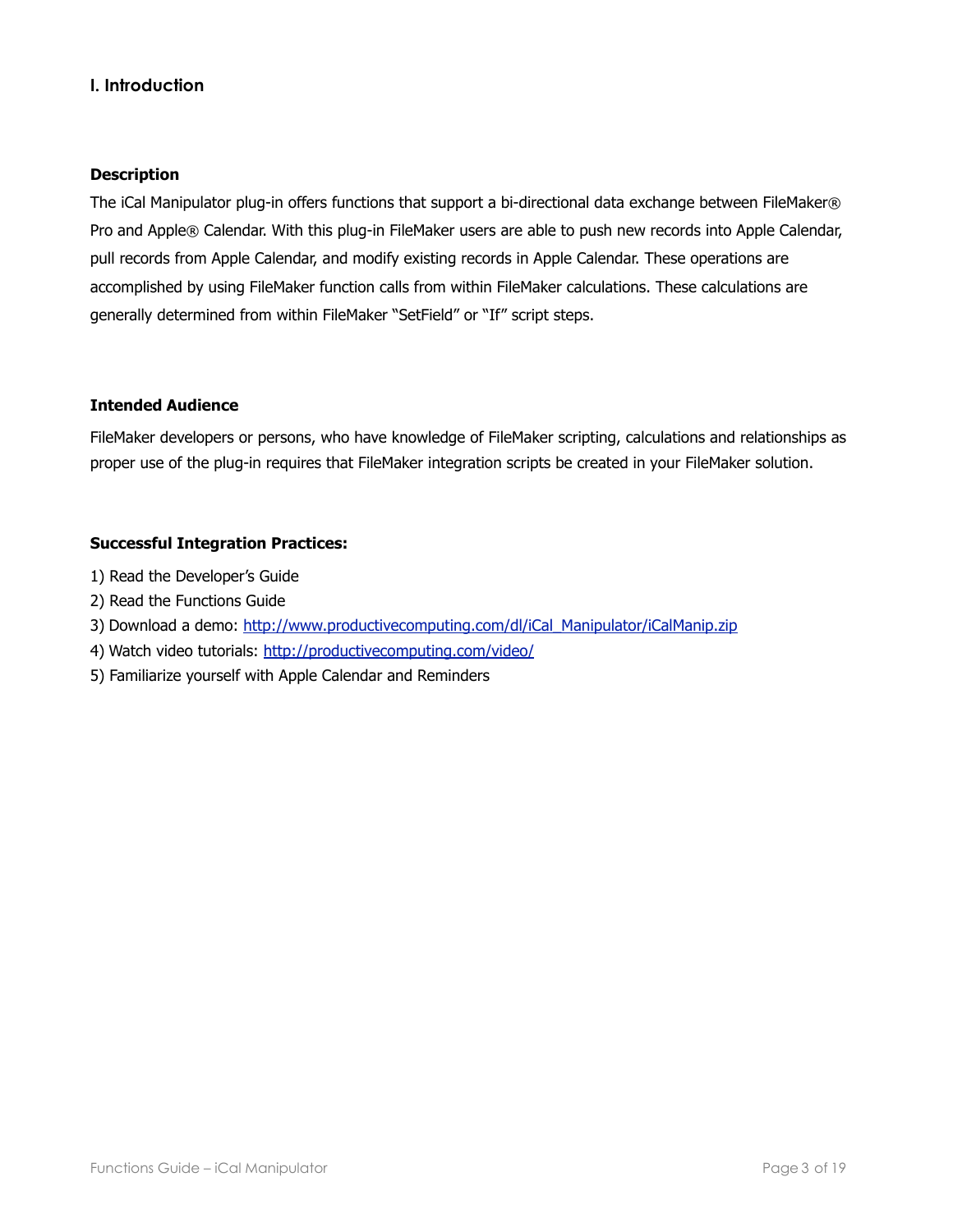# <span id="page-3-0"></span>**II. Function Descriptions**

This section describes the functions that are available with the iCal Manipulator plug-in.

## <span id="page-3-1"></span>**A. Registration and Other Functions**

## <span id="page-3-2"></span>**PCIM\_GetLastError( format )**

#### **Description:**

Returns either a verbose description of the last error or the number of the last error.

#### **Parameters:**

format - "Number" causes the error number to be returned, otherwise a verbose description (string) is returned.

## **Return Values:**

The last error string or number.

## <span id="page-3-3"></span>**PCIM\_GetOperatingMode**

#### **Description:**

Used to identify the operating mode of the plug-in. Operating mode indicates if the plug-in has been properly registered.

#### **Parameters:**

None.

#### **Returns:**

"UNREGISTERED," DEMO," "LIVE" or "EXPIRED." Licensed plug-ins will be running in LIVE mode.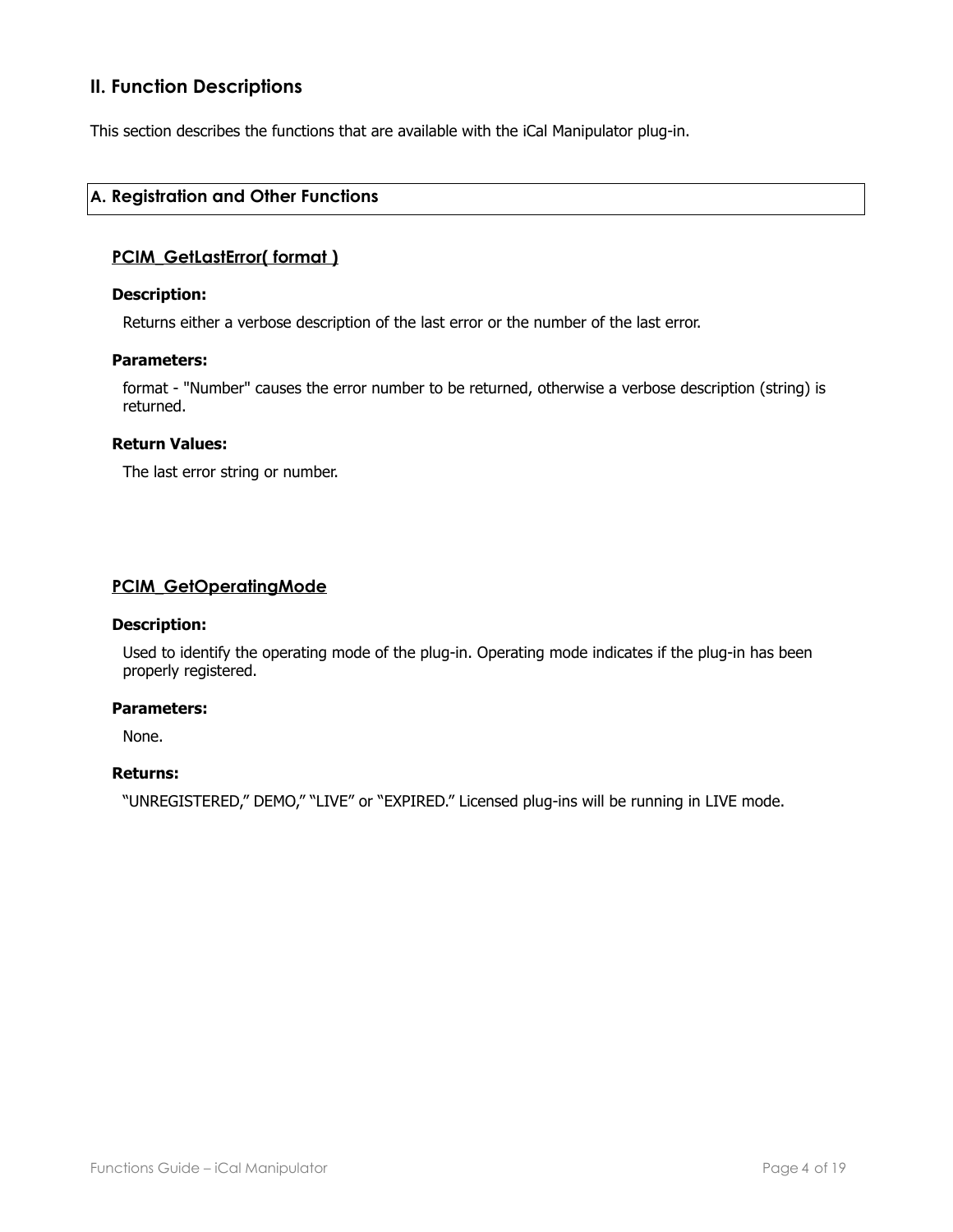## <span id="page-4-0"></span>**PCIM\_Register( server ; port ; page ; licenseID )**

## **Description:**

Registers the plug-in with Productive Computing's registration servers. Must call Register function once before using the plug-in.

#### **Parameters:**

| $server =$    | "licensing.productivecomputing.com" |
|---------------|-------------------------------------|
| $port =$      | "80"                                |
| $page =$      | "/PCIReg/pcireg.php"                |
| $licenseID =$ | "your license ID" or "DEMO-IM2"     |

## **Return Values:**

0 for success, anything other than 0 is an error

## <span id="page-4-1"></span>**PCIM\_Version( type )**

#### **Description:**

Used to identify the product and product version installed on a machine.

#### **Parameters:**

type = "Short" or "Long" . The default version string returned is "short". The short version string includes only the version number of the plug-in. For example: "2.0.0.0". The long includes the plug-in name and version number. For example: "iCal Manipulator 2.0.0.0"

#### **Returns:**

Product name and/or version, otherwise an !!ERROR!!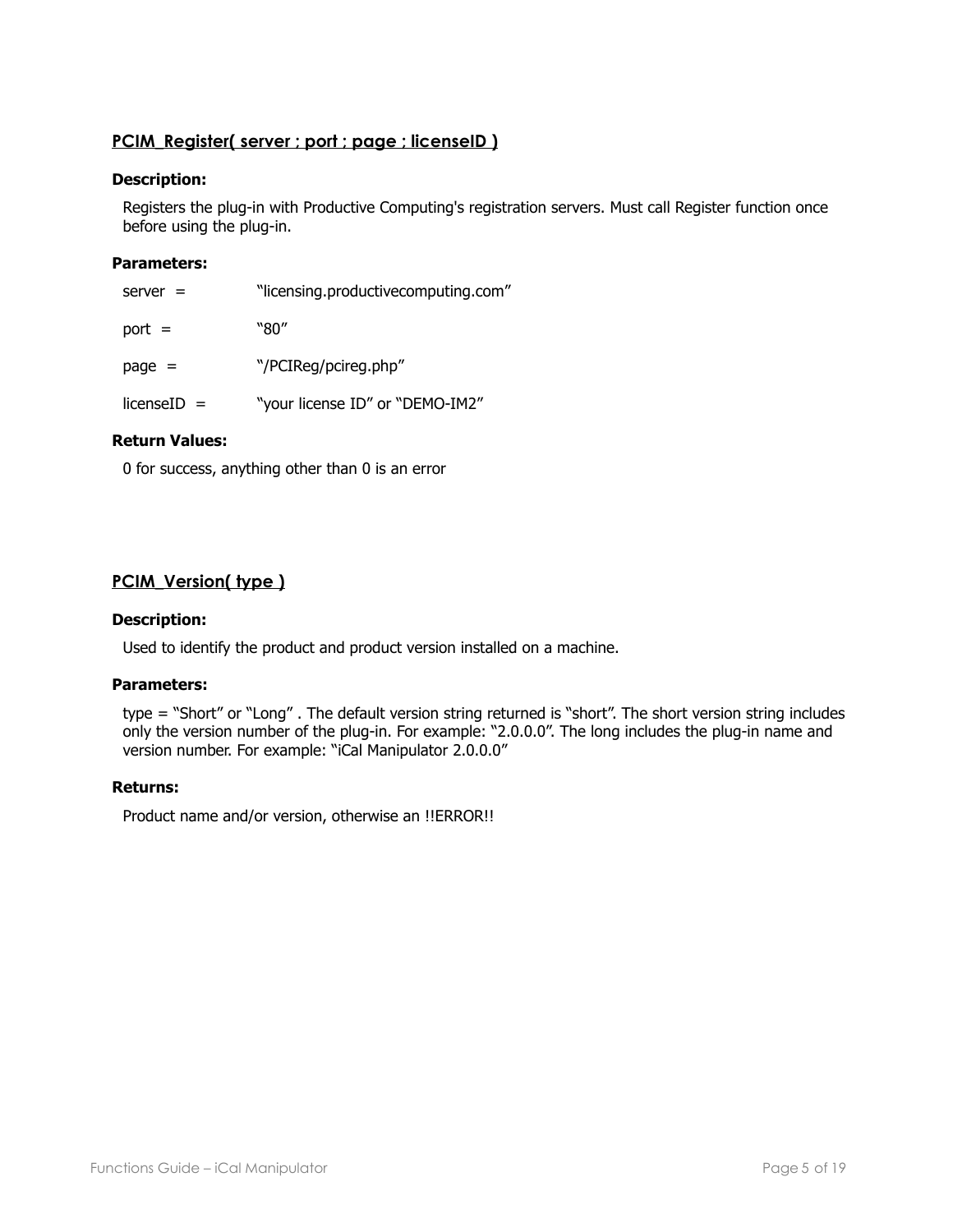## <span id="page-5-1"></span><span id="page-5-0"></span>**PCIM\_CalOpenCalendarWithTitle( title )**

#### **Description:**

Opens the specified calendar for editing.

## **Parameters:**

title - The name of the calendar to open.

#### **Return Values:**

0 for success, otherwise an !!ERROR!!

## <span id="page-5-2"></span>**PCIM\_EventsFetch( StartDate ; EndDate ; Calendars ; uid )**

#### **Description:**

Creates a "found set" of events in Apple Calendar which matches the parameters. It is highly recommended that the max range between the StartDate and EndDate is four years.

#### **Parameters:**

StartDate - A date indicating items with a date later than or equal to this will be "found".

EndDate - A date indicating items with a date earlier than or equal to this will be "found".

Calendars - A list of calendar names to be searched. The list is a FileMaker formatted list (return delimited).

uid - Indicates the desired found set only include items that belong to a specific recurring event.

#### **Return Values:**

0 for success, otherwise an !!ERROR!!

## <span id="page-5-3"></span>**PCIM\_GetItemCountForType( type )**

#### **Description:**

Returns the number of available items of the specified type.

## **Parameters:**

type - calendar, event, reminder, attendee, alarm.

#### **Return Values:**

The count of available items or an !!ERROR!!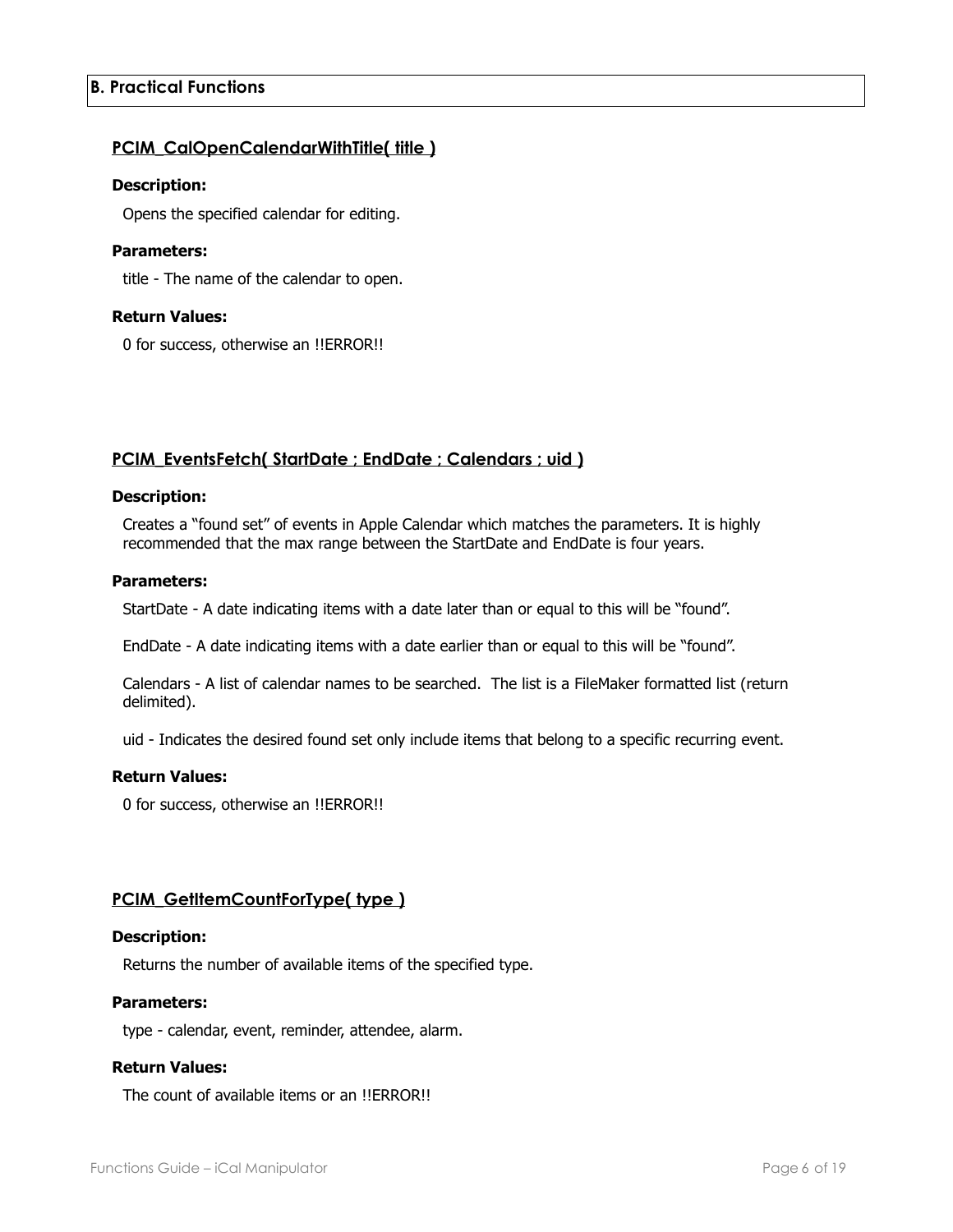## <span id="page-6-0"></span>**PCIM\_GetProperty( type ; property ; optSubProp )**

#### **Description:**

Retrieves the specified property for the currently opened item of the specified type.

#### **Parameters:**

type - calendar, event, reminder, alarm, attendee, recurrencerule, or recurrenceend.

property - One of the available properties for the currently opened item. See "Appendix" for available property names for each type.

optSubProp - Reserved for properties of recurrence end properties. To be used if property parameter is "recurrenceend." Values are usesEndDate, occurrenceCount, or endDate.

#### **Return Values:**

The property value or an !!ERROR!!

## <span id="page-6-1"></span>**PCIM\_NewItem( type )**

#### **Description:**

Creates a new item of the specified type.

#### **Parameters:**

type - calendar, event, or reminder.

#### **Return Values:**

0 for success, otherwise an !!ERROR!!

## <span id="page-6-2"></span>**PCIM\_OpenItemAt( type ; index )**

#### **Description:**

This function is used in conjunction with PCIM\_GetItemCountForType. Opens the item of specified type at the specified index. Once opened the item may be read and/or written. Note that attendees are read only.

#### **Parameters:**

type - calendar, event, reminder, attendee, or alarm.

index - The one based index of the Apple Calendar item (one-based index means that the first item is identified by a 1 instead of a 0 ).

#### **Return Values:**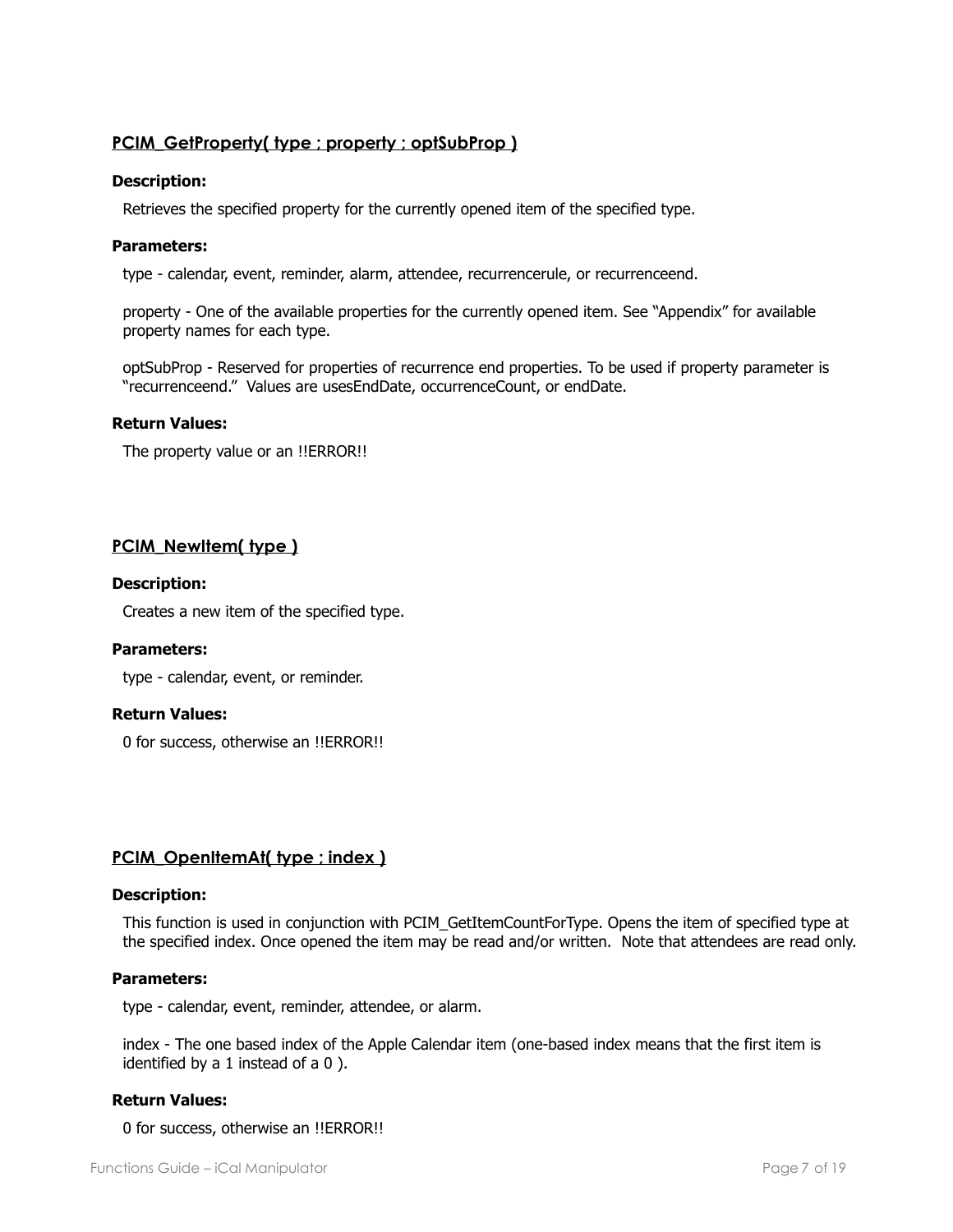## <span id="page-7-0"></span>**PCIM\_OpenItemWithUID( type ; uid ; optOccurrence )**

#### **Description:**

Opens the item of the specified type with the specified uid (unique identifier). For recurring items the optOccurrence value indicates the date of the recurrence.

## **Parameters:**

type - calendar, event or reminder.

uid - The unique identifier of the item.

optOccurrence - Optional parameter is specific to recurring event types. The parameter indicates the date of the recurrence to open for the specified item.

#### **Return Values:**

0 for success, otherwise an !!ERROR!!

#### <span id="page-7-1"></span>**PCIM\_RemoveItem( type ; uid ; occurrenceDate ; span )**

#### **Description:**

Removes or deletes the item of the specified type.

#### **Parameters:**

type - calendar, event or reminder.

uid - The unique identifier for the item.

occurrenceDate - Required if the specified item is an event item. Indicates the date of the specific occurrence of the event to delete.

span - Required if the specified item is an event. Indicates which of the events should be deleted. Valid values are "this," "future" and "all." "This" will affect only the current item in the recurrence pattern. "Future" will affect all future items in the recurrence pattern. "All" will affect all items in the recurrence pattern.

#### **Return Values:**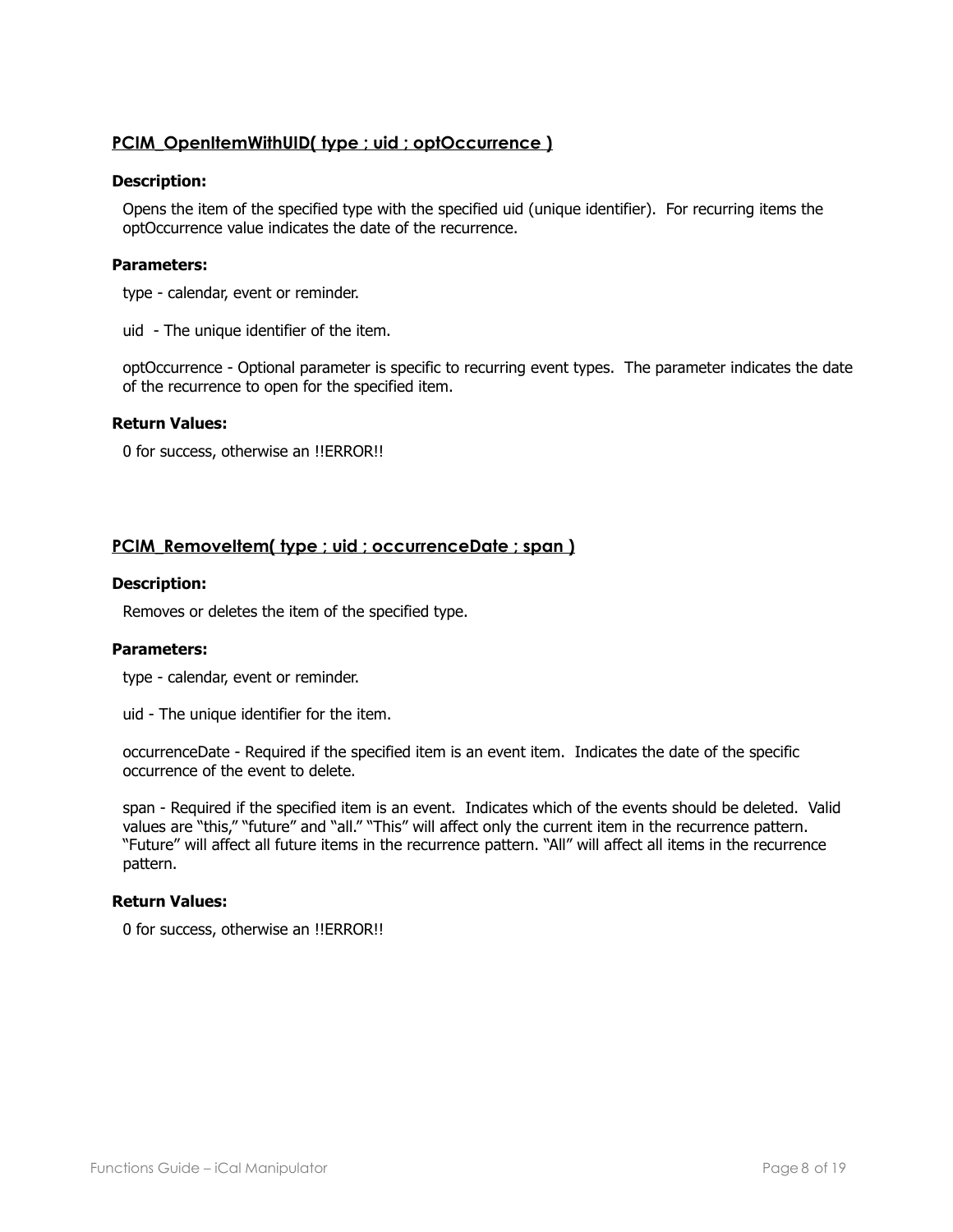## <span id="page-8-0"></span>**PCIM\_SaveItem( type ; optSpan )**

#### **Description:**

Saves item or commits the changes to the currently opened item of the specified type.

#### **Parameters:**

type - calendar, event or reminder.

optSpan - For recurring items only. Determines which set of the recurrence should be changed. Valid values are "this," "future" and "all." "This" will affect only the current item in the recurrence pattern. "Future" will affect all future items in the recurrence pattern. "All" will affect all items in the recurrence pattern.

#### **Return Values:**

0 for success, otherwise an !!ERROR!!

## <span id="page-8-1"></span>**PCIM\_SetProperty( type ; property ; value )**

#### **Description:**

Sets the specified property for the currently opened item of the specified type.

#### **Parameters:**

type - calendar, event, reminder, or alarm.

property - The property to set. See "Appendix" for available property names for each type.

value - The value to which the property should be set.

## **Return Values:**

0 for success, otherwise an !!ERROR!!

## <span id="page-8-2"></span>**PCIM\_RemindersFetch( calendars ; status ; date )**

#### **Description:**

Creates a "found set" of reminders in Apple Calendar which match the parameters.

#### **Parameters:**

calendars - A list of calendar names to be searched. The list is a FileMaker formatted list (return delimited).

status - A string indicating the type of the reminders to be "found." Acceptable values are "complete" or "incomplete." May also be left empty to return all complete or incomplete reminders.

date - A date indicating reminders with either a due date before this date (status is incomplete) OR a completed after this date (status is complete). A date is required when status is set to "complete."

## **Return Values:**

0 for success, otherwise an !!ERROR!! Functions Guide – iCal Manipulator Page 9 of 19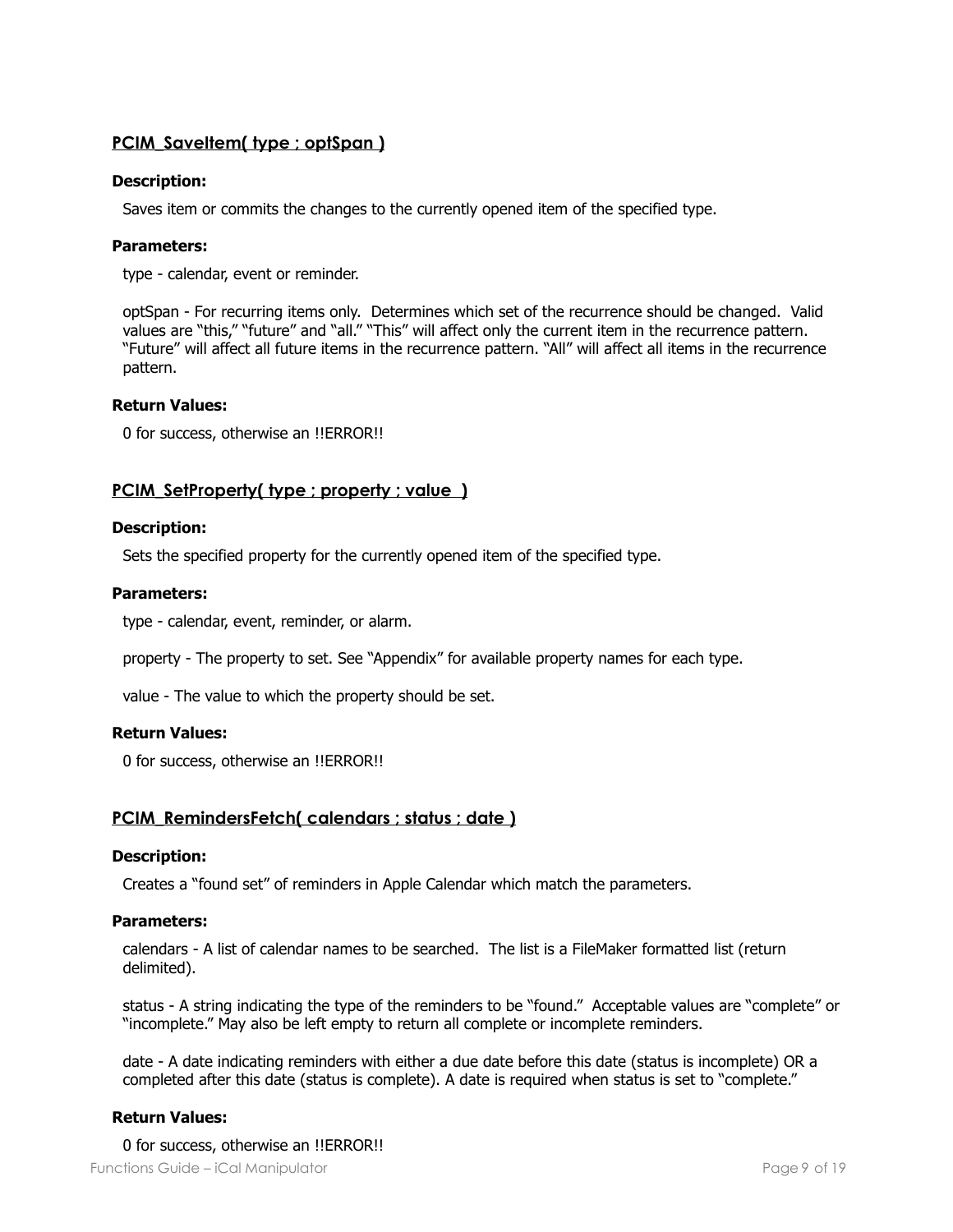## <span id="page-9-1"></span><span id="page-9-0"></span>**PCIM\_AddRecurrence( type ; interval ; daysotw ; daysotm ; monthsoty ; endDate ; endCount )**

#### **Description:**

Adds a recurrence rule to the currently opened item. The recurrence rules will be set according to the parameters passed to the function. See the documentation for valid parameter combinations.

## **Parameters:**

type - daily, weekly, monthly, or yearly.

interval - A number indicating the period measured in days, weeks, months, or years between occurrences. Period is determined by the rrtype.

daysotw - A list of numbers indicating the days of the week on which the occurrences will occur. Used only with weekly recurrence rules. Valid values are 1 thru 7.

daysotm - A list of numbers indicating the days of the month on which the occurrences will occur. Used only with monthly recurrence rules. Valid values are 1 thru 31. The parameter is ignored if nthweekday has a value.

monthsoty - A list of numbers where each number is an integer value ranging from 1-12 representing the month of a year. Used only with yearly recurrence rules.

endDate - A date indicating the day the recurrence should end. May be empty.

endCount - The number of times a recurring event should repeat. Valid values are greater than 0. Used only if endDate is empty. May be empty. If both endDate and endCount are empty, then the recurrence never ends.

## **Return Values:**

0 for success, otherwise an !!ERROR!!

## <span id="page-9-2"></span>**PCIM\_RemoveRecurrence**

#### **Description:**

Removes the recurrence rule from the currently opened event item. Please use the PCIM\_SaveItem function to commit the item and reset the recurrence rule.

#### **Parameters:**

None.

#### **Return Values:**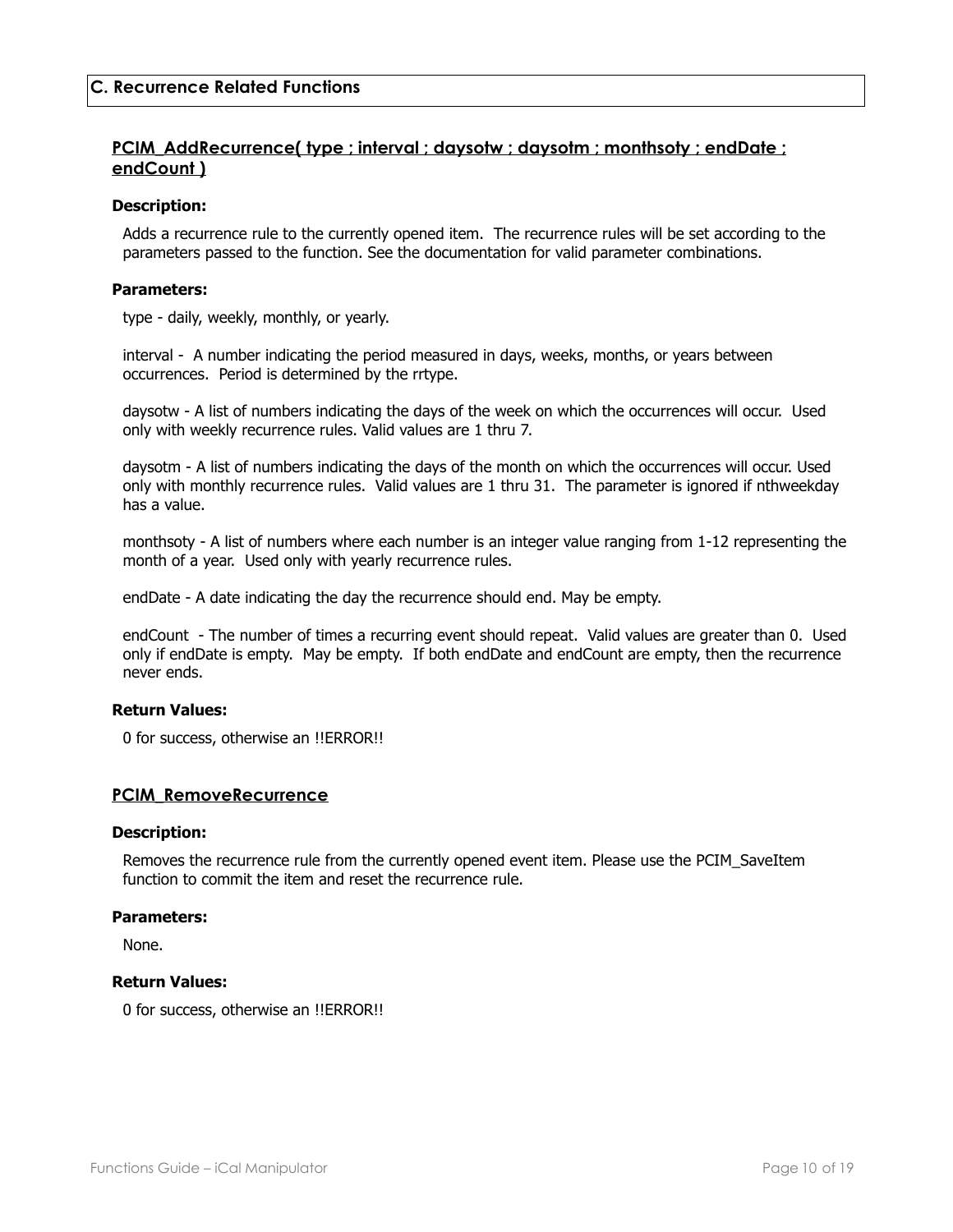## <span id="page-10-0"></span>**D. Alarm Related Functions**

## <span id="page-10-1"></span>**PCIM\_AddAlarm( type ; abstrigger ; action ; eaddr ; reltrigger ; sound ; url )**

#### **Description:**

Adds an alarm to the currently opened event or reminder.

#### **Parameters:**

type - event or reminder.

abstrigger - A timestamp indicating the date and time to trigger the alarm. If this value is set, then all other triggers are reset.

action - The action that the alarm should perform. Possible values are "display," "email," "procedure" and "sound." Please see "Available Alarm Fields" section for further descriptions and actions of setting these values.

eaddr - If the action is email, then this is the address that the email will be sent to.

reltrigger - The number of seconds before or after the event or reminder date from which the alarm will be triggered. If this value is set, then all other triggers are reset.

sound - The name of an application or system sound.

url - The url to open when the alarm triggers. When you set the url property, then the action property is set to procedure, and the email and sound properties are set to nil.

#### **Return Values:**

0 for success, otherwise an !!ERROR!!

## <span id="page-10-2"></span>**PCIM\_RemoveAlarm( type ; index )**

#### **Description:**

Removes the specified alarm from the currently opened item of the specified type. To obtain the number of alarms for an item, open the item and use PCIM\_GetItemCountForType( "alarm" ).

#### **Parameters:**

type - event or reminder.

index - The one-based index of the alarm.

## **Return Values:**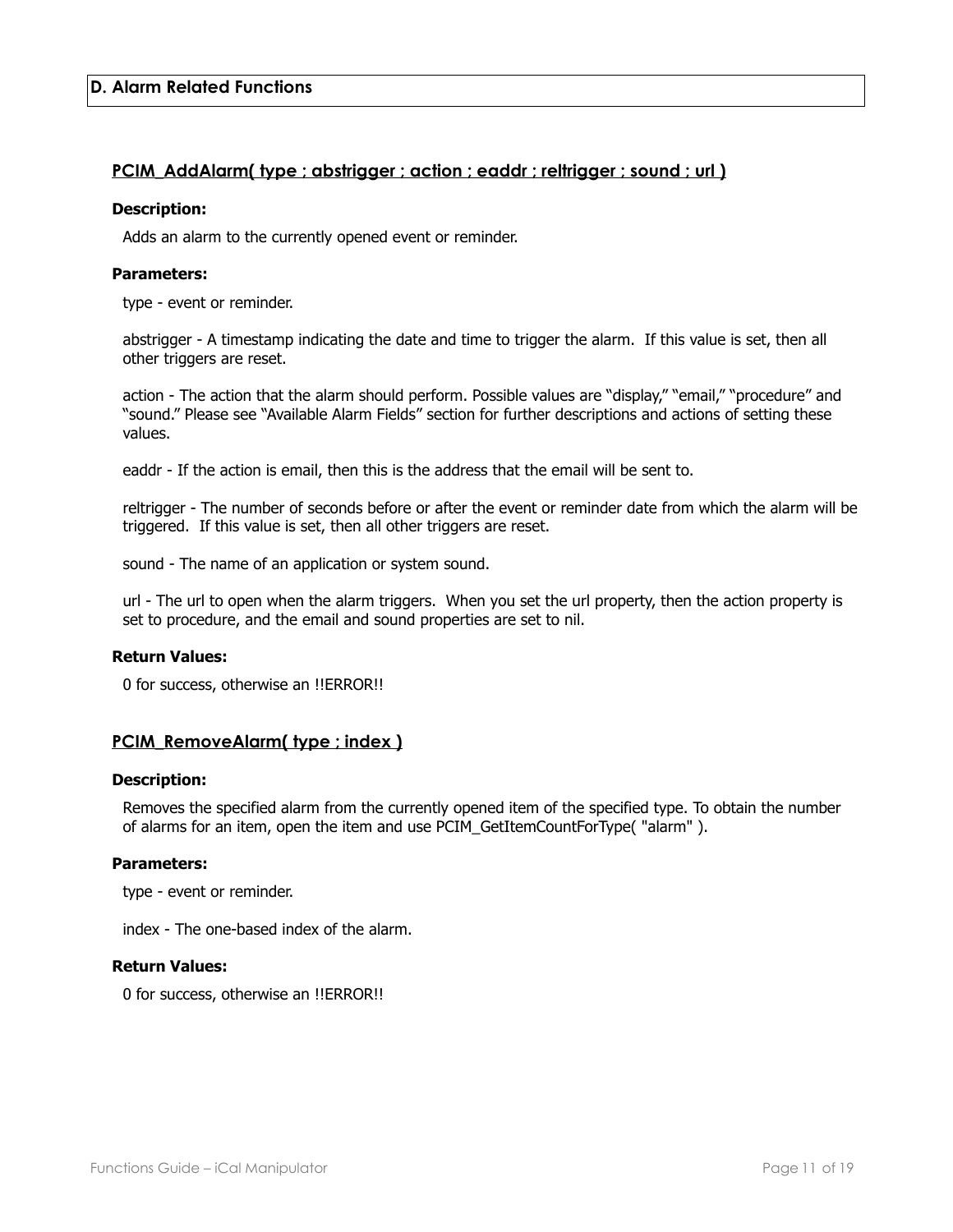## <span id="page-11-0"></span>**PCIM\_RemoveAllAlarmsFrom( type )**

## **Description:**

Removes all alarms from the item type specified. Requires a call to PCIM\_OpenItemWithUID or PCIM\_OpenItemAt as you must know what event or reminder you are working with before you can delete all the alarms.

#### **Parameters:**

type - event or reminder.

#### **Return Values:**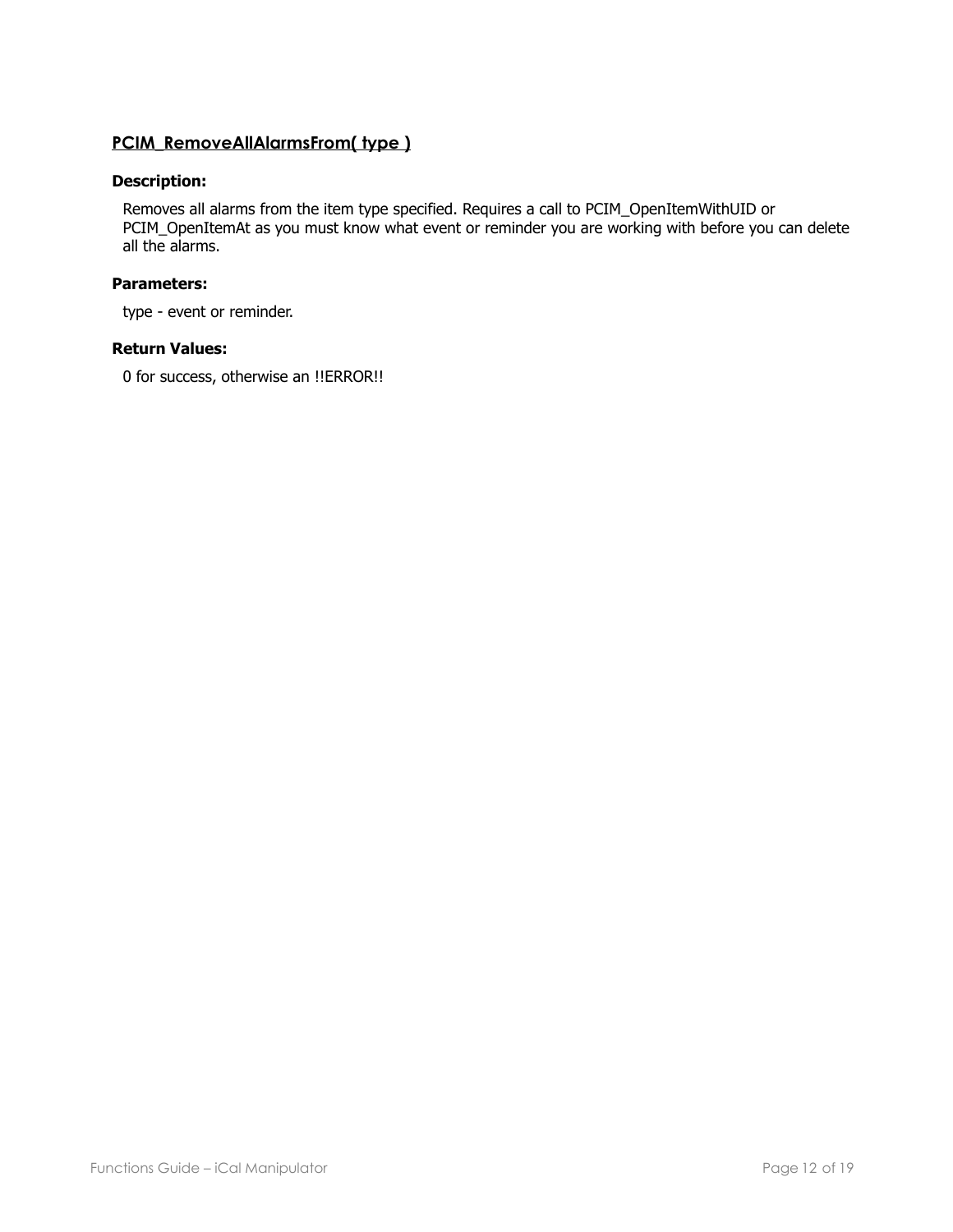# <span id="page-12-0"></span>**III. Appendix - Available Properties**

This section contains a list of available properties. Each item in Apple Calendar contain various properties. These properties may be read or written to. Typically in order to read or "get" an Apple Calendar property value, you call PCIM\_GetProperty( type ; property ; optSubProp ). In order to write or "set" an Apple Calendar property, you typically call PCIM\_SetProperty( type ; property ; value ). However, some areas have a specific function to set these properties. This will be outlined in each are below. Please note that property names typically ARE case sensitive.

## <span id="page-12-1"></span>**Table 1: Available Calendar Properties**

Use PCIM\_GetProperty( type ; property ) and PCIM\_SetProperty( type ; property ; value ) to read (get) and write (set) these properties.

| Method  | <b>Type</b>               | <b>Property Name</b> | Description                                                                                                                                                                                                                                                                                                                                                                                                                   |  |
|---------|---------------------------|----------------------|-------------------------------------------------------------------------------------------------------------------------------------------------------------------------------------------------------------------------------------------------------------------------------------------------------------------------------------------------------------------------------------------------------------------------------|--|
| Get     | calendar/<br>reminderlist | allowsmodification   | Returns "true" if the you can add, modify, or delete calendar<br>items or "false" if calendar items can't be modified.                                                                                                                                                                                                                                                                                                        |  |
| Get/Set | calendar/<br>reminderlist | color                | The color of the calendar. The value of this property is a string<br>representing a generic RGB color along with its transparency.<br>The format of the string is "R G B" where R is the red<br>component, G is the green component, and B is the blue<br>component. R, G, and B take values between 0 and 255<br>inclusive.<br>Example color strings: red = "255 0 0" or green = "0 255 0" or<br>silver = "204 204 204" etc. |  |
| Get     | calendar/<br>reminderlist | iseditable           | Returns "true" if the calendar's properties can be edited or<br>"false" if the calendar's properties cannot be edited.                                                                                                                                                                                                                                                                                                        |  |
| Get     | calendar/<br>reminderlist | issubscribed         | Returns "true" if the calendar is subscribed or "false" if the<br>calendar is not subscribed.                                                                                                                                                                                                                                                                                                                                 |  |
| Get     | calendar/<br>reminderlist | notes                | Textual notes about the calendar.                                                                                                                                                                                                                                                                                                                                                                                             |  |
| Get/Set | calendar/<br>reminderlist | title                | The title of the calendar.                                                                                                                                                                                                                                                                                                                                                                                                    |  |
| Get     | calendar/<br>reminderlist | type                 | The type of calendar. Note that only Local calendars can be<br>created. Possible returned values are: Birthday, CalDAV,<br>Exchange, Local, or Subscription                                                                                                                                                                                                                                                                   |  |
| Get     | calendar/<br>reminderlist | uid                  | The unique identifier for the Calendar.                                                                                                                                                                                                                                                                                                                                                                                       |  |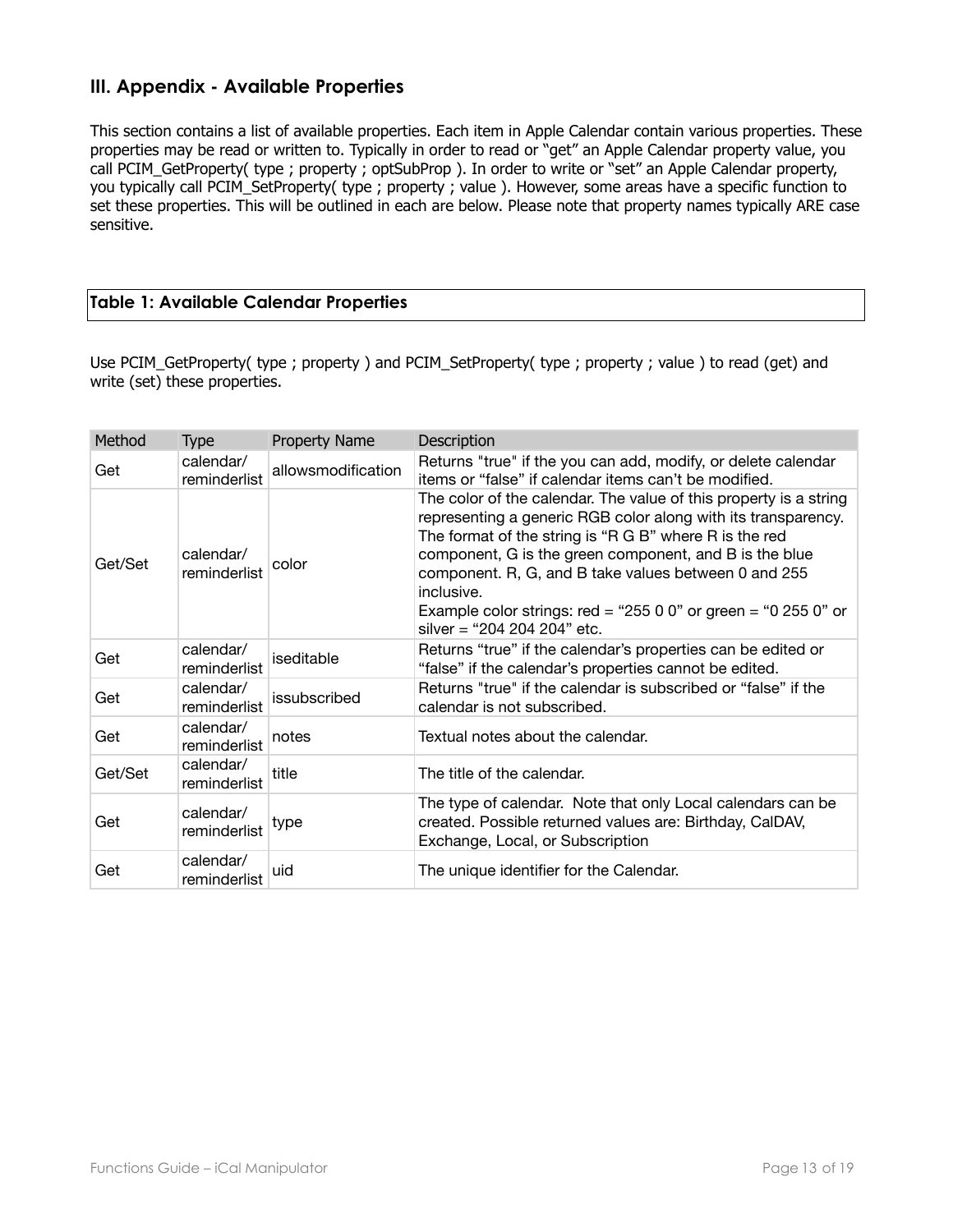<span id="page-13-0"></span>Use PCIM GetProperty( type ; property ) and PCIM SetProperty( type ; property ; value ) to read (get) and write (set) these properties.

| Method  | <b>Type</b> | Property Name Description |                                                                            |  |
|---------|-------------|---------------------------|----------------------------------------------------------------------------|--|
| Get     | event       | attendeecount             | The number of attendees for this event.                                    |  |
| Get/Set | event       | enddate*                  | The end date and time for the event.                                       |  |
| Get     | event       | externalUID               | The external unique identifier; this is common across multiple<br>machines |  |
| Get     | event       | hasalarms                 | True if there are any alarms for this item                                 |  |
| Get     | event       | hasattendees              | True if there are attendees associated with this event                     |  |
| Get/Set | event       | isallday                  | True if this is an all day event, otherwise false.                         |  |
| Get     | event       | isdetached                | Returns whether or not an event is detached.                               |  |
| Get     | event       | isrecurring               | True if the event has a recurrence rule, it is a recurring event.          |  |
| Get/Set | event       | location                  | A description of the location of the event.                                |  |
| Get     | event       | ModifiedDate              | Last modification timestamp of the event                                   |  |
| Get/Set | event       | notes                     | The notes about the item.                                                  |  |
| Get     | event       | occurrence                | The occurrence date of an event.                                           |  |
| Get/Set | event       | startdate*                | The start date and time for the event.                                     |  |
| Get/Set | event       | title                     | The title of the event item.                                               |  |
| Get     | event       | uid                       | The event item's unique identifier.                                        |  |
| Get/Set | event       | url                       | The URL for the calendar item.                                             |  |

\*When setting the "startDate" "endDate," or "isAllDay" fields, then the fields will be adjusted accordingly to Apple Calendar's rules. The value of one field can override and change the value of another field in Apple Calendar regardless of what has been scripted in FileMaker. For example, in FileMaker if you set the "isAllDay" field to True AFTER you set the "startDate" and "endDate" fields, then the event will be marked as an all day event without setting the specific start and end date and times as the event is now an all day event.

Since our plug-in adheres to rules and functionality of Apple Calendar, please be aware of the design and order you set these fields in your FileMaker script steps. We recommend setting these fields in the order shown below, however the field order of the script steps should be carefully designed and tested by a developer according to your solution and use.

- PCIM SetProperty( "event" ; "startdate" ; SomeStartDateValue )
- PCIM SetProperty( "event" ; "endeate" ; SomeEndDateValue )
- PCIM SetProperty( "event" ; "isallday" ; SomeAllDayEventValue )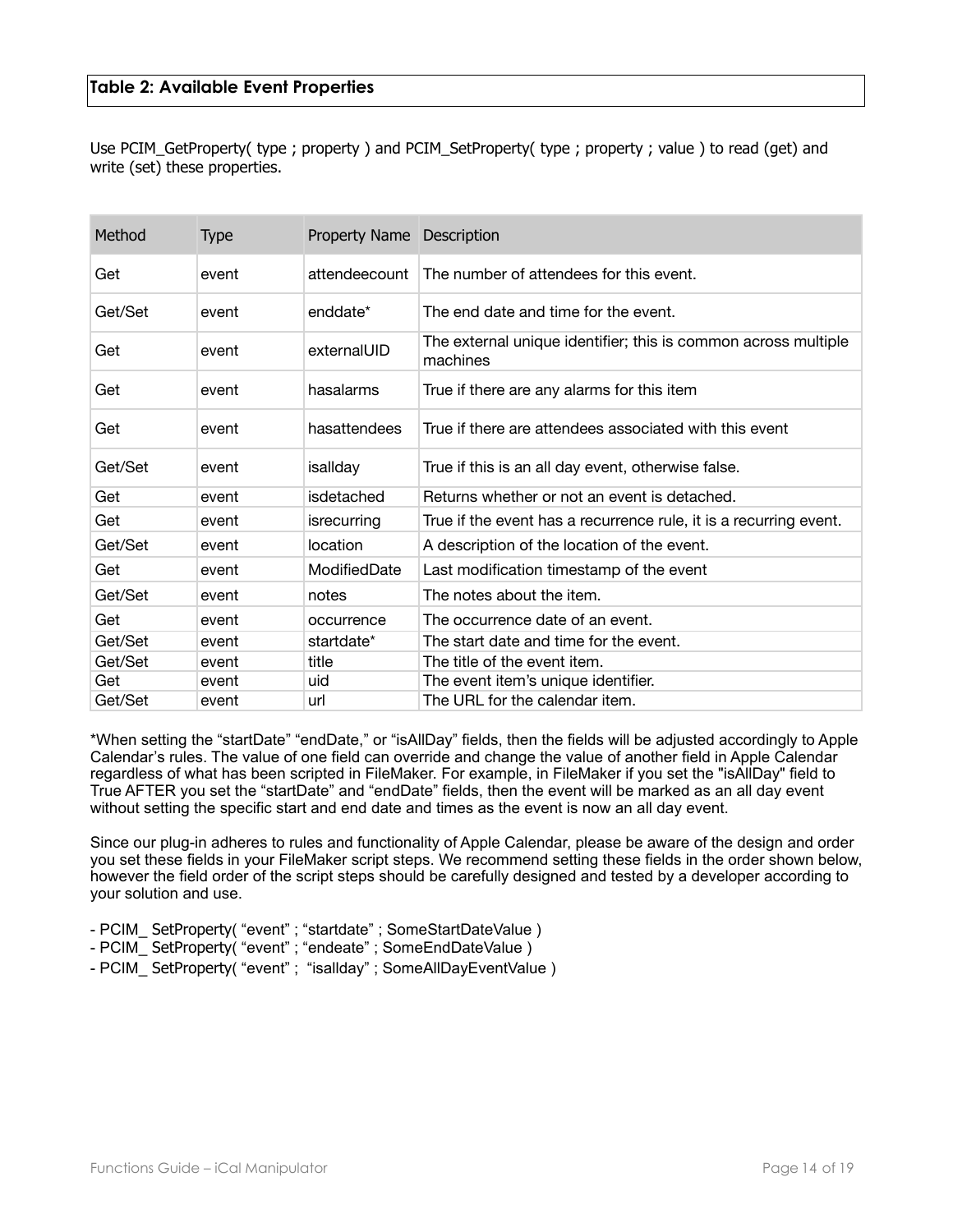<span id="page-14-0"></span>Use PCIM\_GetProperty( type ; property ) and PCIM\_SetProperty( type ; property ; value ) to read (get) and write (set) these properties.

| Method  | <b>Type</b> | Property Name Description |                                                                                                                                                                                                                                                                                           |  |  |
|---------|-------------|---------------------------|-------------------------------------------------------------------------------------------------------------------------------------------------------------------------------------------------------------------------------------------------------------------------------------------|--|--|
| Get/Set | reminder    | calendartitle             | The title of the calendar that this item belongs to.                                                                                                                                                                                                                                      |  |  |
| Get/Set | reminder    | calendaruid               | The uid of the calendar that this item belongs to.                                                                                                                                                                                                                                        |  |  |
| Get/Set | reminder    | completeddate             | The reminder's completed date. If you set completeddate to<br>nil, then iscompleted is set to False. If you set completeddate<br>to a valid date, then iscompleted is set to true. Place<br>completeddate AFTER iscompleted field in FileMaker script<br>steps.                           |  |  |
| Get/Set | reminder    | duedate                   | The due date and time for the reminder.                                                                                                                                                                                                                                                   |  |  |
| Get     | reminder    | hasalarms                 | True if there are any alarms for this item.                                                                                                                                                                                                                                               |  |  |
| Get/Set | reminder    | iscompleted               | True if the reminder is completed, otherwise false. If you set<br>iscompleted to true, then completeddate is set to the current<br>date. If you set iscompleted to false, then completedDate is<br>set to nil. Place iscompleted BEFORE completeddate field in<br>FileMaker script steps. |  |  |
| Get     | reminder    | nextalarmdate             | Returns the next alarm date for the reminder.                                                                                                                                                                                                                                             |  |  |
| Get/Set | reminder    | notes                     | The notes about the item.                                                                                                                                                                                                                                                                 |  |  |
| Get/Set | reminder    | priority                  | The priority of this reminder. Acceptable values are: none,<br>high, medium, low.                                                                                                                                                                                                         |  |  |
| Get/Set | reminder    | title                     | The title of the reminder item.                                                                                                                                                                                                                                                           |  |  |
| Get     | reminder    | uid                       | The calendar item's unique identifier.                                                                                                                                                                                                                                                    |  |  |
| Get/Set | reminder    | url                       | The URL for the calendar item.                                                                                                                                                                                                                                                            |  |  |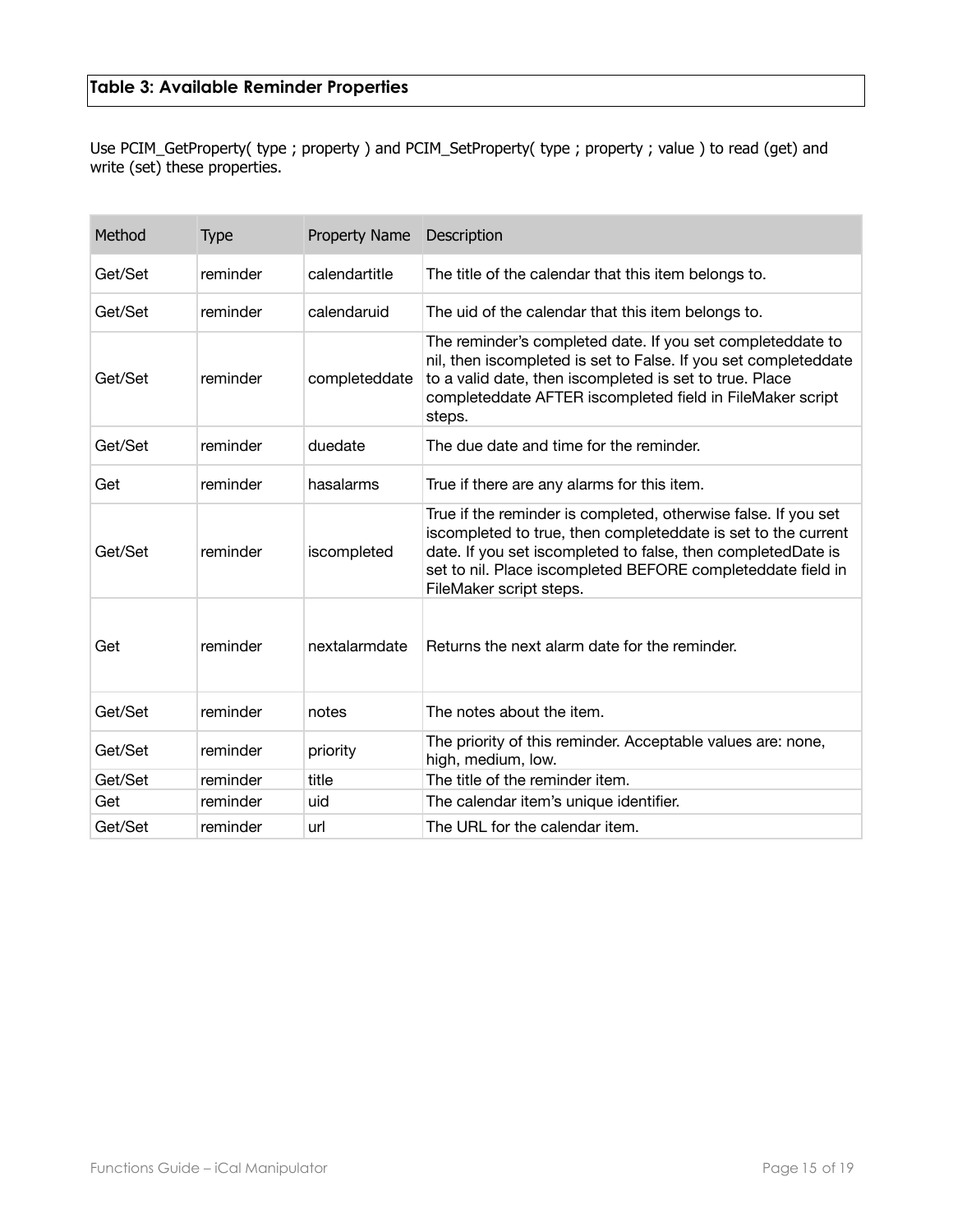# <span id="page-15-0"></span>**Table 4: Available Alarm Properties**

Use PCIM\_GetProperty( type ; property ) to read (get) these properties. Use PCIM\_AddAlarm( type ; abstrigger ; action ; eaddr ; reltrigger ; sound ; url ) function to add (set) alarm properties.

| Method  | <b>Type</b> | <b>Property Name</b> | <b>Description</b>                                                                                                                                                                                               |
|---------|-------------|----------------------|------------------------------------------------------------------------------------------------------------------------------------------------------------------------------------------------------------------|
| Get/Set | alarm       | absoluteTrigger      | The date and time the alarm will be triggered. When this<br>property is set the relative Trigger is set to nil.                                                                                                  |
| Get/Set | alarm       | action               | The action to take when triggering the alarm. Valid Values<br>are: display, email, sound.                                                                                                                        |
| Get/Set | alarm       | email                | An email address that is the recipient of an alarm that triggers<br>an email message. An email message should be sent when<br>the alarm triggers.                                                                |
| Get/Set | alarm       | relativeTrigger      | The number of seconds before the event to trigger the alarm.                                                                                                                                                     |
| Get/Set | alarm       | sound                | The system name of a sound to play when the alarm is<br>triggered. A sound should be played when the alarm triggers.<br>Value should be the name of a system sound. Sets the url<br>and email properties to nil. |
| Get/Set | alarm       | url                  | The URL to open when the alarm triggers.                                                                                                                                                                         |

## <span id="page-15-1"></span>**Table 5: Available Attendee Properties**

Use PCIM\_GetProperty( type ; property ) to read (get) these properties.

| Method | Tvpe     | Property Name Description |                                                                                                         |
|--------|----------|---------------------------|---------------------------------------------------------------------------------------------------------|
| Get    | attendee | address                   | A URL that can be used to contact the attendee.                                                         |
| Get    | attendee | commonname                | The user-entered name of the attendee.                                                                  |
| Get    | attendee | status                    | The attendees confirmation status. Possible Values: Needs<br>Action, Accepted, Declined, Tentativedate. |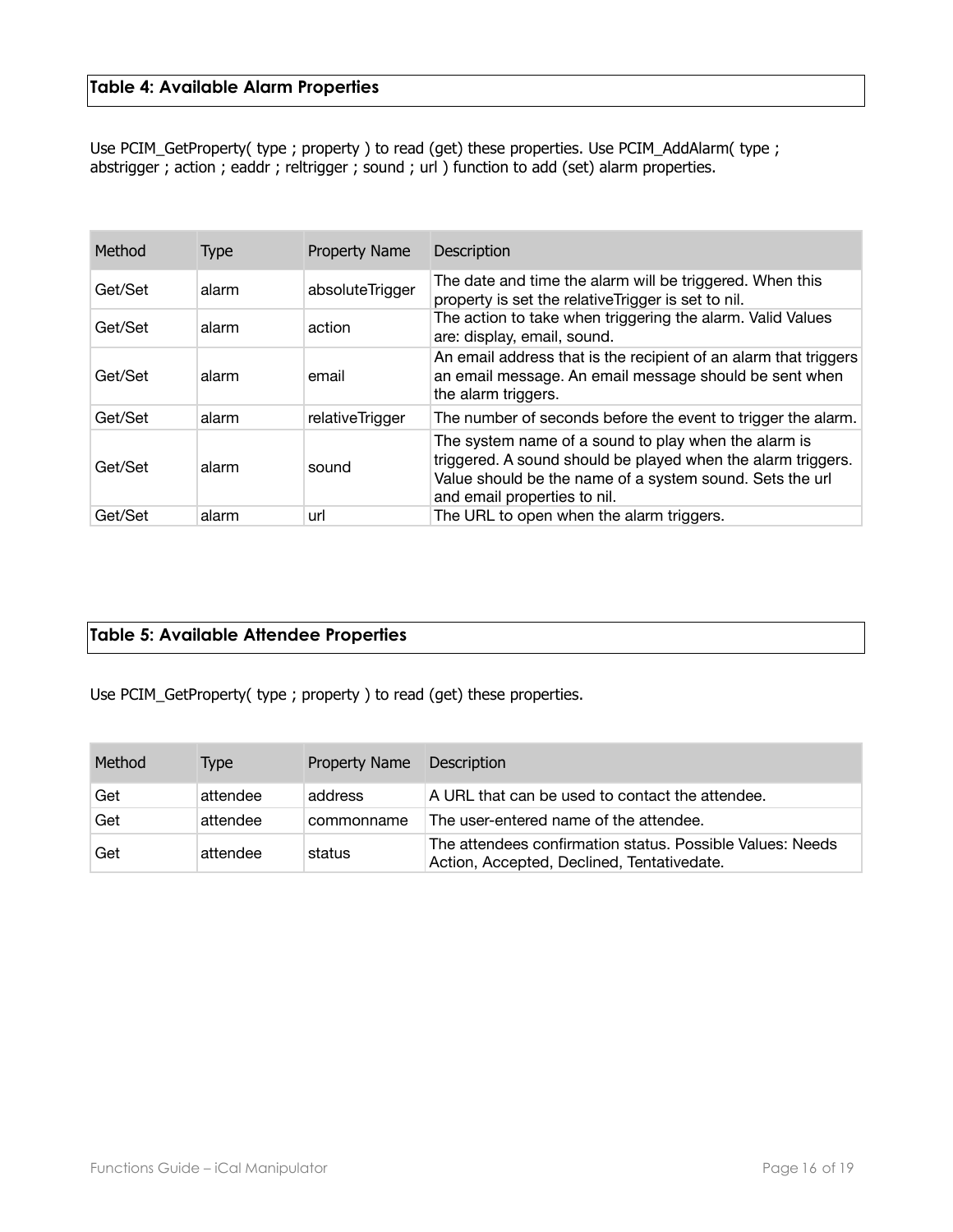# <span id="page-16-0"></span>**Table 6: Available Recurrence Rule Properties**

Use PCIM\_GetProperty ( type ; property ; optSubProp ) to read (get) these properties. Use PCIM\_AddRecurrence( type ; interval ; daysotw ; daysotm ; monthsoty ; enddate ; endcount ) to write (set) recurrence properties.

| Method  | Type           | <b>Property Name</b> | Description                                                                                                                                                                                                                                                                   |
|---------|----------------|----------------------|-------------------------------------------------------------------------------------------------------------------------------------------------------------------------------------------------------------------------------------------------------------------------------|
| Get/Set | recurrencerule | daysofthemonth       | If the recurrence Type property is monthly, a list of<br>integer values ranging from 1 to 31 representing<br>days of the month in the pattern; otherwise, nil.                                                                                                                |
| Get/Set | recurrencerule | daysoftheweek        | If the recurrence Type property is weekly, a list of<br>integer values ranging from 1 to 7 representing<br>days of the week in the pattern.                                                                                                                                   |
| Get     | recurrencerule | firstdayoftheweek    | This property affects the way the recurrence is<br>expanded for weekly recurrence rules with an<br>interval greater than 1. For these types of<br>recurrence rules, Calendar Store sets this<br>property to 2, for all other recurrence rules this<br>property defaults to 0. |
| Get/Set | recurrencerule | monthsoftheyear      | If the recurrence Type property is yearly, a list of<br>the months as integer values ranging from 1 to<br>12 representing the month of a year that the<br>event occurs.                                                                                                       |
| Get/Set | recurrencerule | recurrenceinterval   | The number of intervals between the specified<br>pattern of a recurring event. The actual time<br>between a pattern depends on the value of the<br>recurrenceType property.                                                                                                   |
| Get/Set | recurrencerule | recurrencetype       | The unit of measurement between occurrences<br>of a recurring event.<br>daily<br>weekly<br>monthly<br>yearly                                                                                                                                                                  |
| Get     | recurrencerule | hasend               | Returns true if the recurrence rule has an end;<br>otherwise returns false.                                                                                                                                                                                                   |
| Get     | recurrencerule | recurrenceend        | Returns 'never' if there is no end. Otherwise use<br>the optSubProp parameter to get the recurrence<br>end value. See Table 7 below.                                                                                                                                          |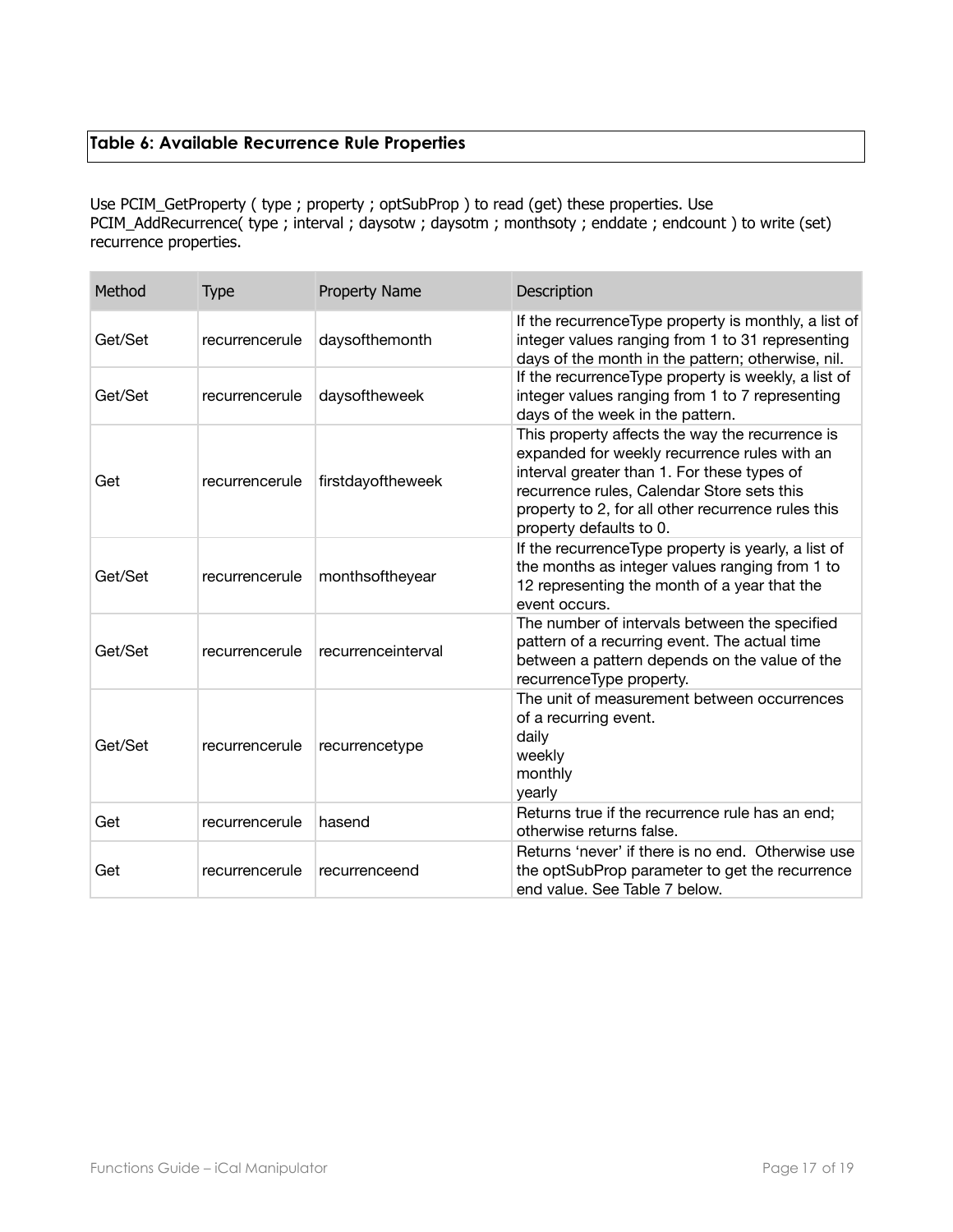# <span id="page-17-0"></span>**Table 7: Available Recurrence End Sub-Properties**

Use PCIM\_GetProperty( type ; property ; optSubProp ) to read (get) these properties.

| Method | Type           | Property      | optSubProp     | <b>Description</b>                                                                                                                                                                                              |
|--------|----------------|---------------|----------------|-----------------------------------------------------------------------------------------------------------------------------------------------------------------------------------------------------------------|
| Get    | recurrencerule | recurrenceEnd | usesenddate    | Indicates whether the endDate property is<br>used to end the Recurrence Rule, or if the<br>occurenceCount is used to end the<br>Recurrence Rule. Returns true if there is an<br>endDate for the recurrence end. |
| Get    | recurrencerule | recurrenceEnd | enddate        | Indicates after a specific date the<br>Recurrence Rule should end. The end date if<br>the recurrence uses an end date value.                                                                                    |
| Get    | recurrencerule | recurrenceEnd | occurencecount | The occurrence count-number of times an<br>event repeats-if the recurrence uses a<br>number value; 0 if it uses an end date.                                                                                    |